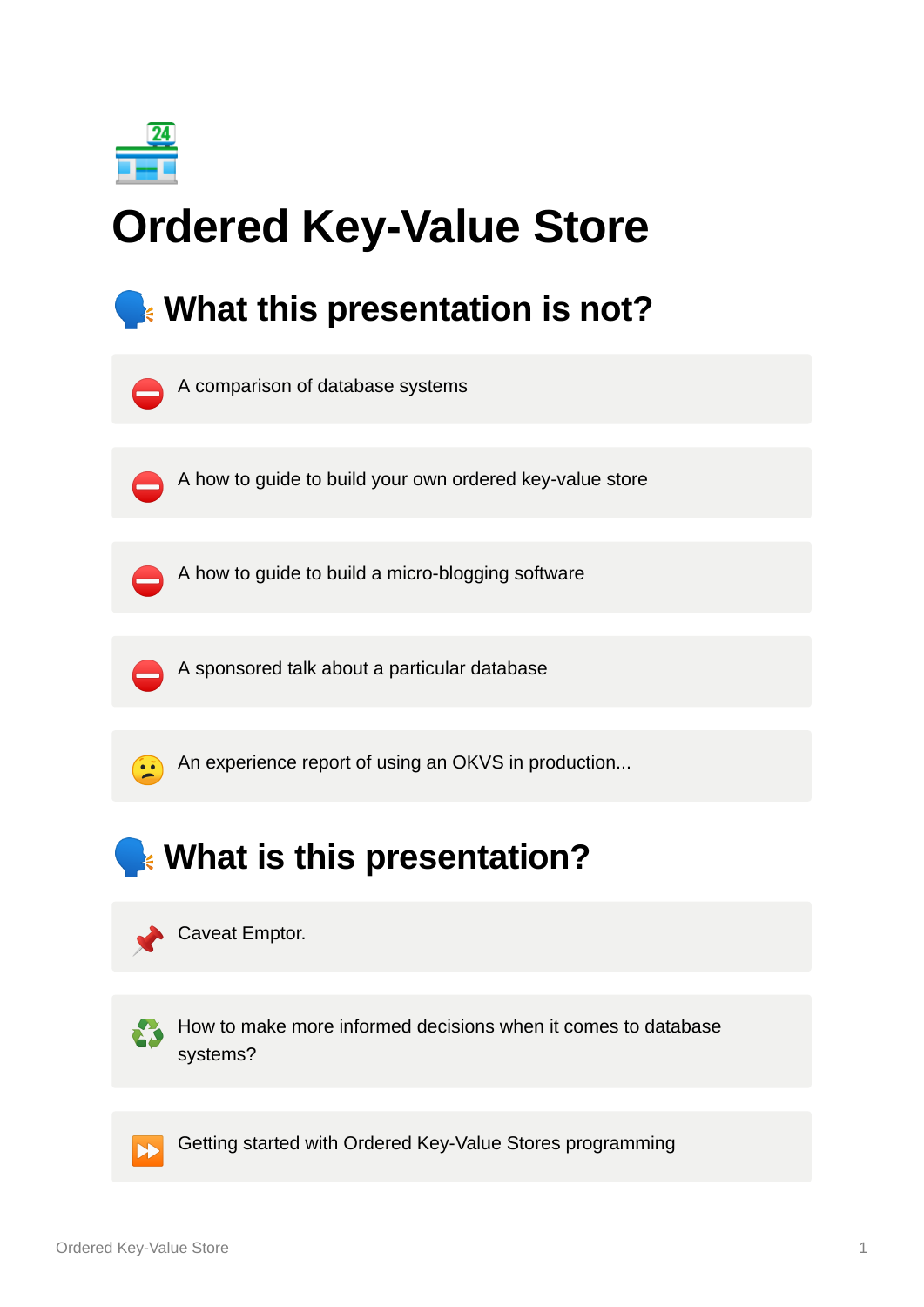

Spent time to prepare this presentation: 80 hours

## **History**

⚠ I did not review all of database literature since 1974.



 [1974: "SEQUEL: A Structured English Query Language"](https://en.wikipedia.org/wiki/SQL#cite_note-chamberlin-boyce-sequel-18) *by Chamberlin et al.*



 1991: Berkeley DB, an ordered key-value store (later acquired by Oracle, and forked by Bloomberg)



2008: Cassandra, "speed is all that matters"



2013: FoundationDB, an ordered key-value store that can scale



2017: NewSQL: TiDB, CockroachDB and Spanner



## **SQL Premise (1974)**

"sub-language for both the professional programmer and **the more infrequent data base user**"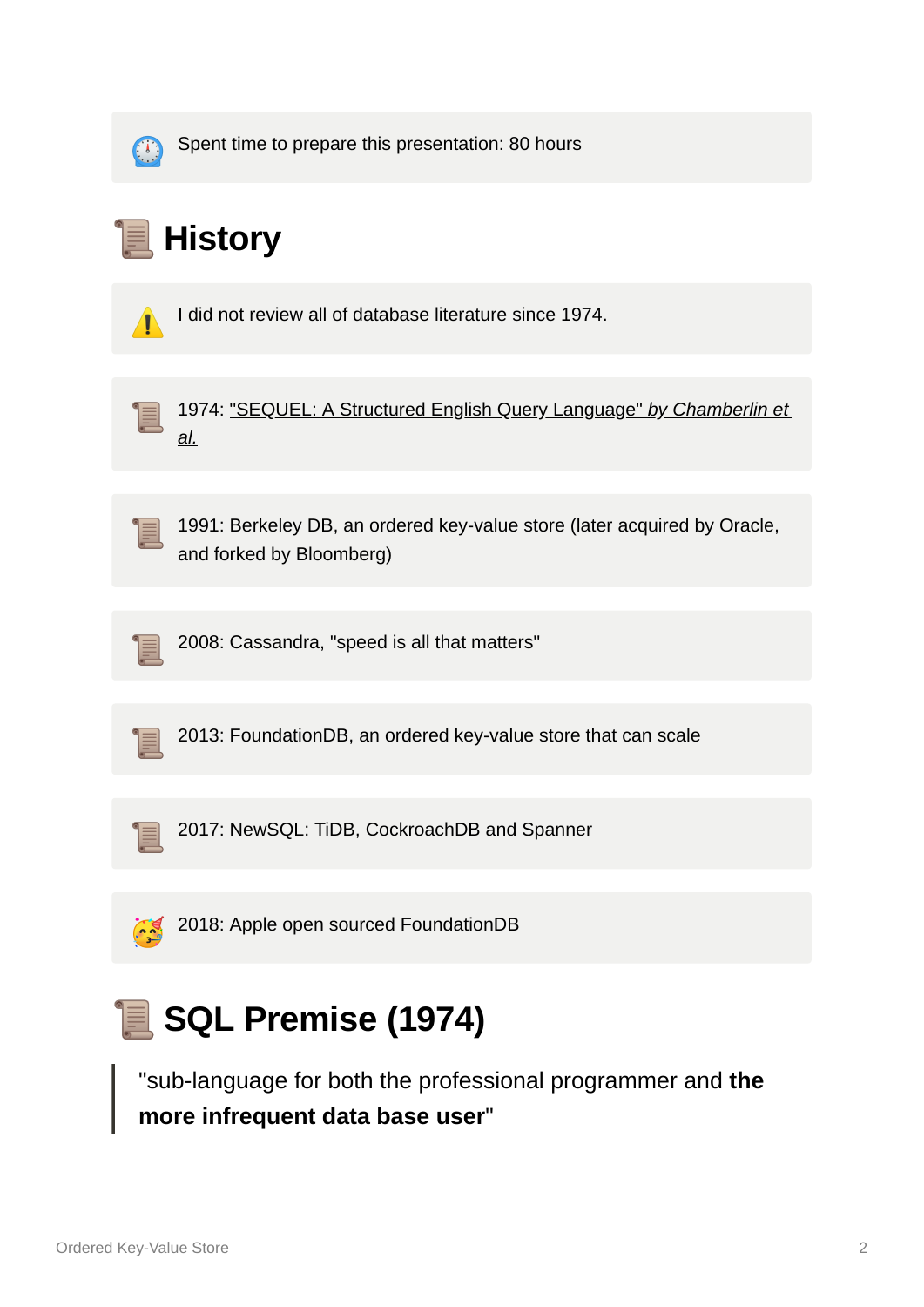### **User survey (2016)**



Infrequent database users as still disappointed.





 $\sqrt{\frac{1}{2}}$  Query optimizer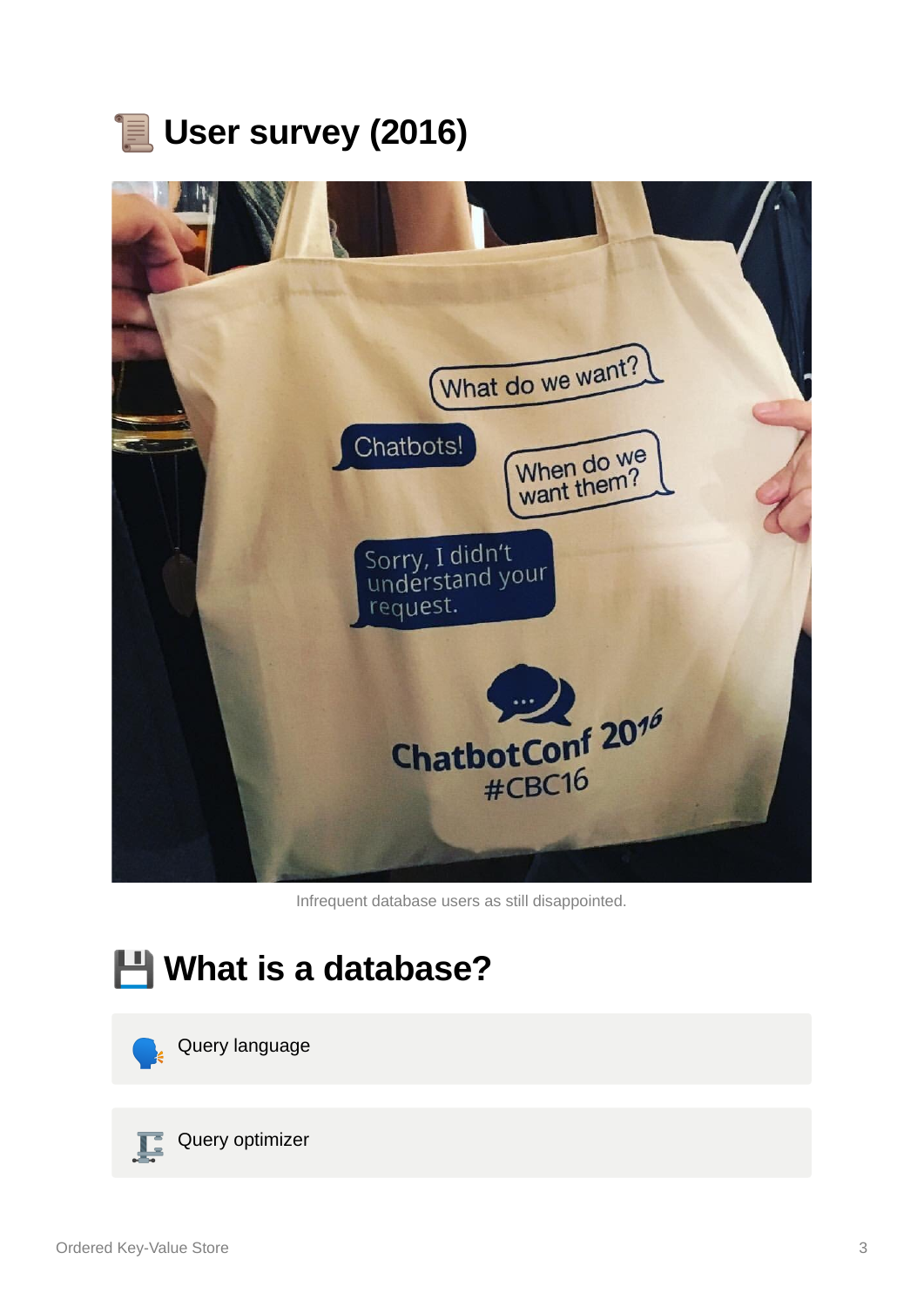

**H** Storage

#### **How we choose a database?**





Pop-culture.



 $\rightarrow$  Hidden costs.

#### **How to choose a database?**

 $\sqrt{\phantom{a}}$  - Consider all the features and how they fit into the architecture,

- Create a list of candidates.

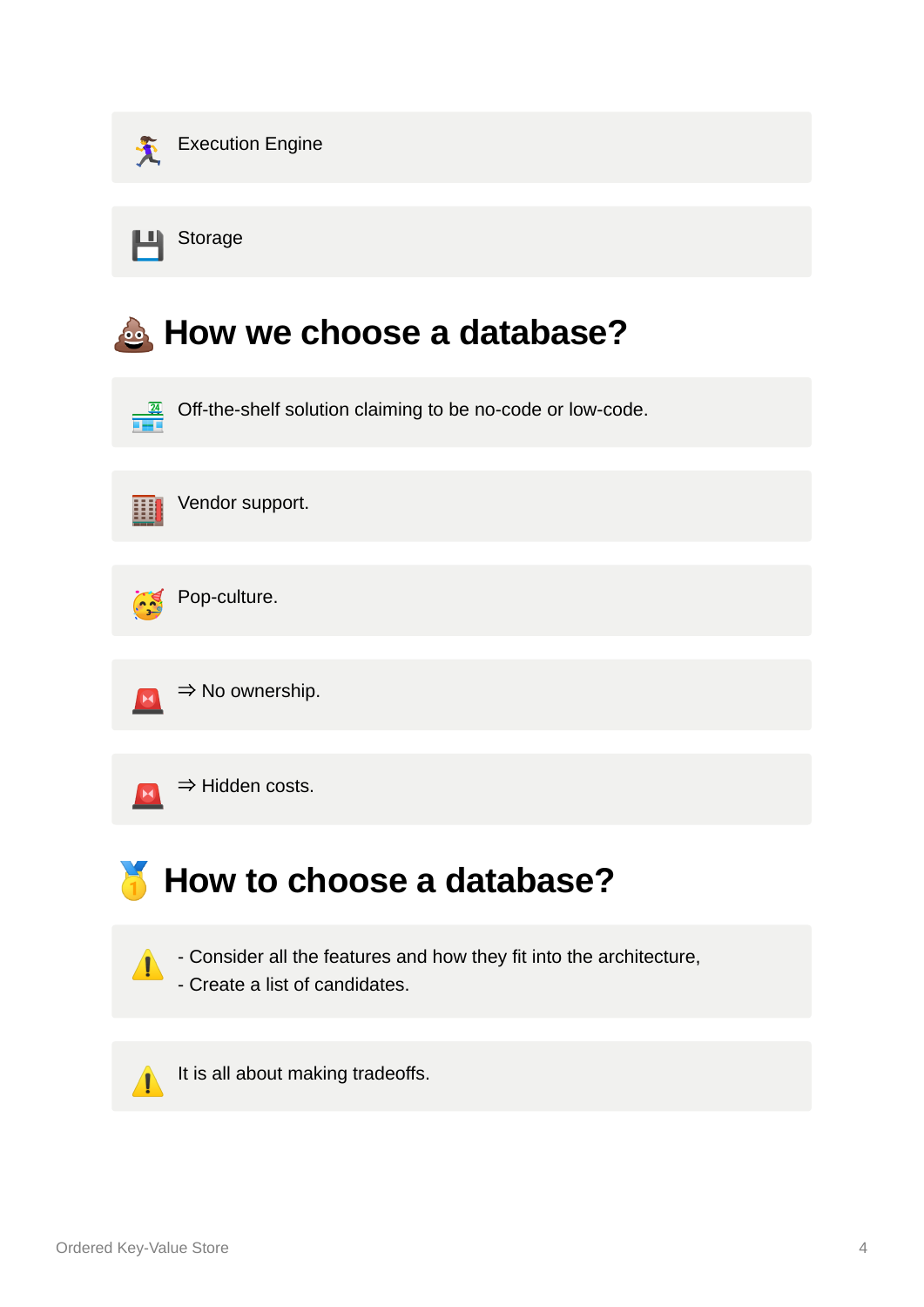

**Describe entities, relations and structure.** 





Benchmarks and tests.

#### **B**<sup>12</sup> OKVS Concepts

- 1. Bytes
- 2. Key and value
- 3. Key is unique
- 4. Keys are ordered
- 5. Range and prefix
- 6. Lexicographic order
- 7. Packing and unpacking
- 8. Lexicographic packing
- 9. **Ordered Mapping of Objects**
- 10. Space and Subspace
- 11. ☝ **Key Composition**
- 12. Copying
- 13. Fractal

#### **API: Basics**

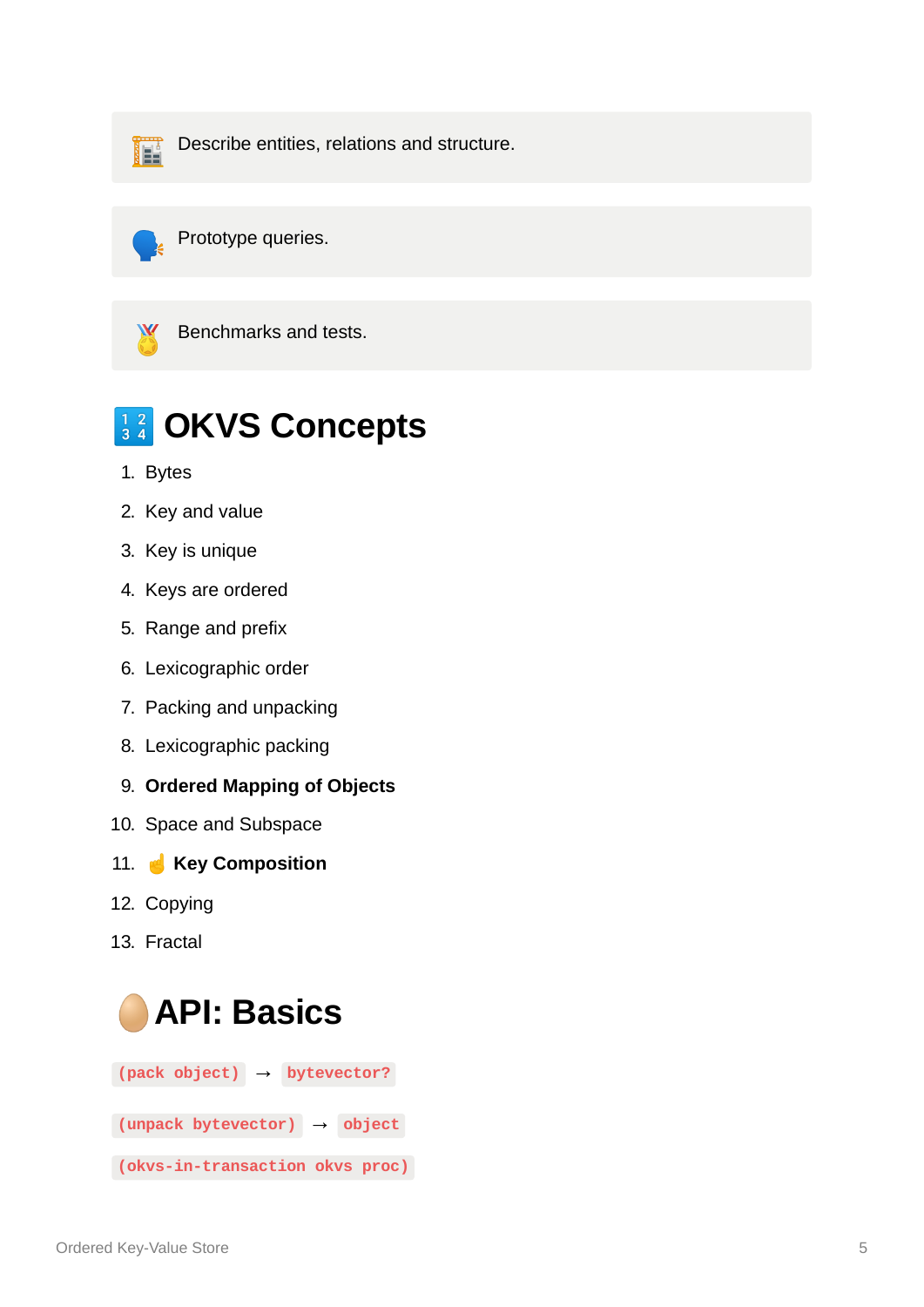```
(okvs-ref okvs key) → bytevector?
(okvs-set! okvs key value)
(okvs-range okvs start end [reverse? [limit]]) → procedure?
(okvs-clear! okvs key)
(okvs-clear-range! okvs start end)
```
#### **API: Cursor navigation**

**(cursor-search okvs key) → <cursor> + position (cursor-next? cursor) → boolean? (cursor-previous? cursor) → boolean? (cursor-key-ref cursor) → bytevector?**

**(cursor-value-ref cursor) → bytevector?**

⭐ **Minimal Viable Database**

```
(pack object) → bytevector?
(unpack bytevector) → object
(okvs-in-transaction okvs proc)
(okvs-ref okvs key) → bytevector?
(okvs-set! okvs key value)
(okvs-range okvs start end [reverse? [limit]]) → procedure?
(okvs-clear! okvs key)
(okvs-clear-range! okvs start end)
```
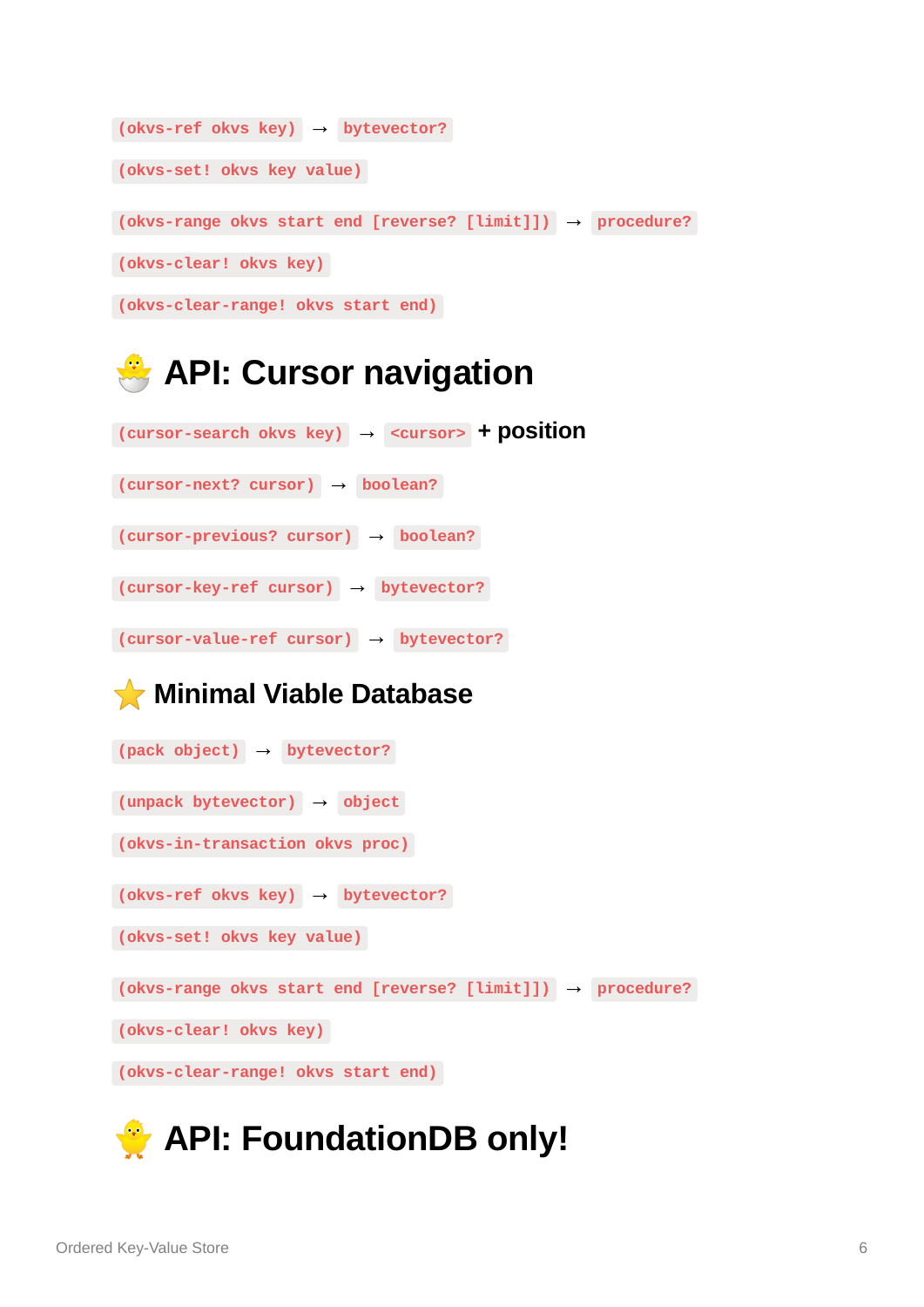- Watches callback: similar to PostgreSQL notify
- Atomic operations: add, and, or, xor...
- $\bullet$ ...

### **Compendium**

- time-series
- so called "relational" database ie. row store or record store
- triple store / quad store / generic tuple store / **versioned generic tuple store**
- space filling curve  $\Rightarrow$  geometric queries
- property graph / hyper graph / atom space
- **approximate string matching**
- inverted index / backward index / full-text search
- ranked set / priority list / leader board





Managed essential complexity

Small procedural interface: binary tree with a cursor



Extensible: many higher level abstraction are possible

Usable in your favorite programming language